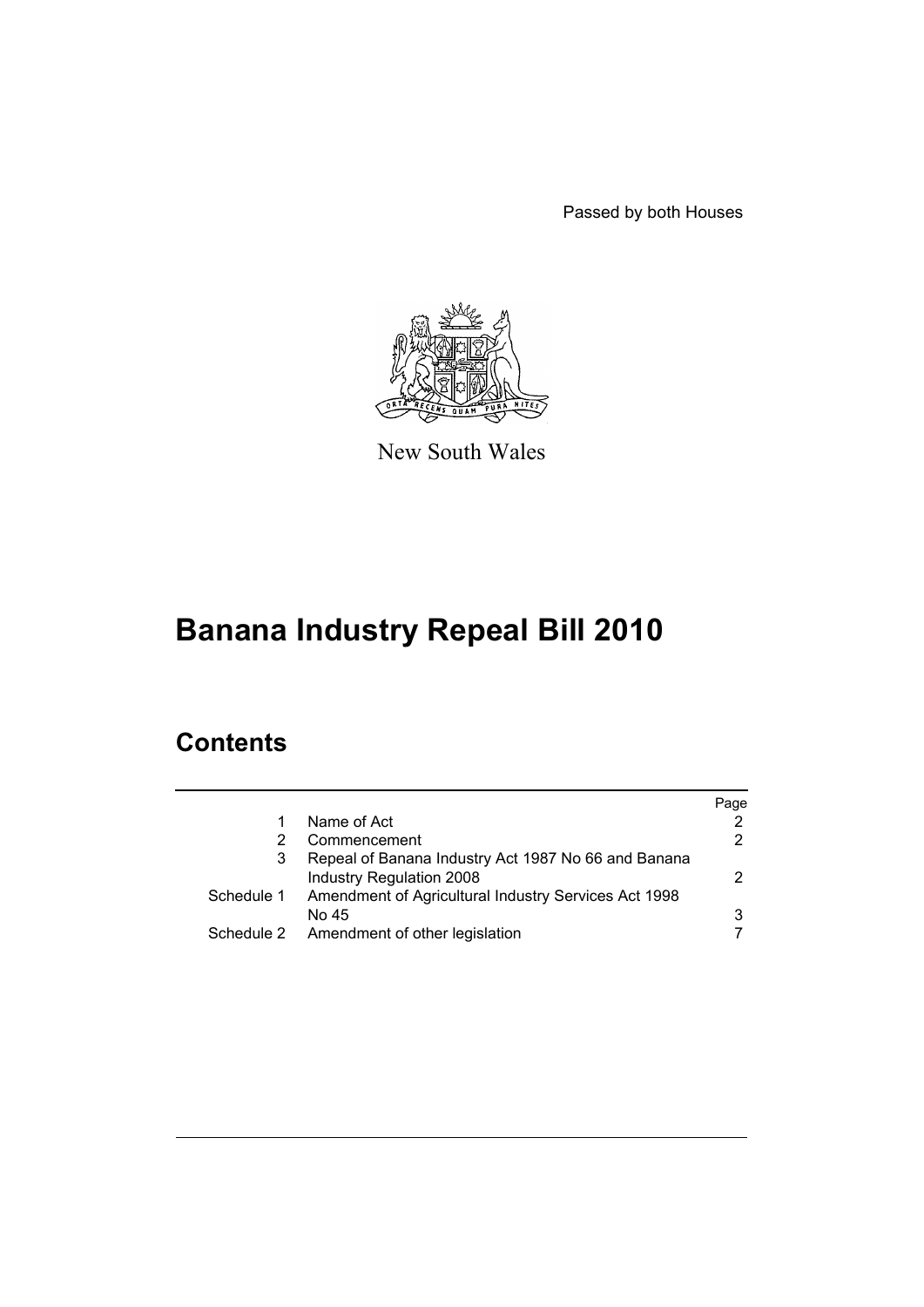*I certify that this public bill, which originated in the Legislative Assembly, has finally passed the Legislative Council and the Legislative Assembly of New South Wales.*

> *Clerk of the Legislative Assembly. Legislative Assembly, Sydney, , 2010*



New South Wales

## **Banana Industry Repeal Bill 2010**

Act No , 2010

An Act to repeal the *Banana Industry Act 1987* and dissolve the Banana Industry Committee; and to make consequential amendments to certain other legislation.

*I have examined this bill and find it to correspond in all respects with the bill as finally passed by both Houses.*

*Assistant Speaker of the Legislative Assembly.*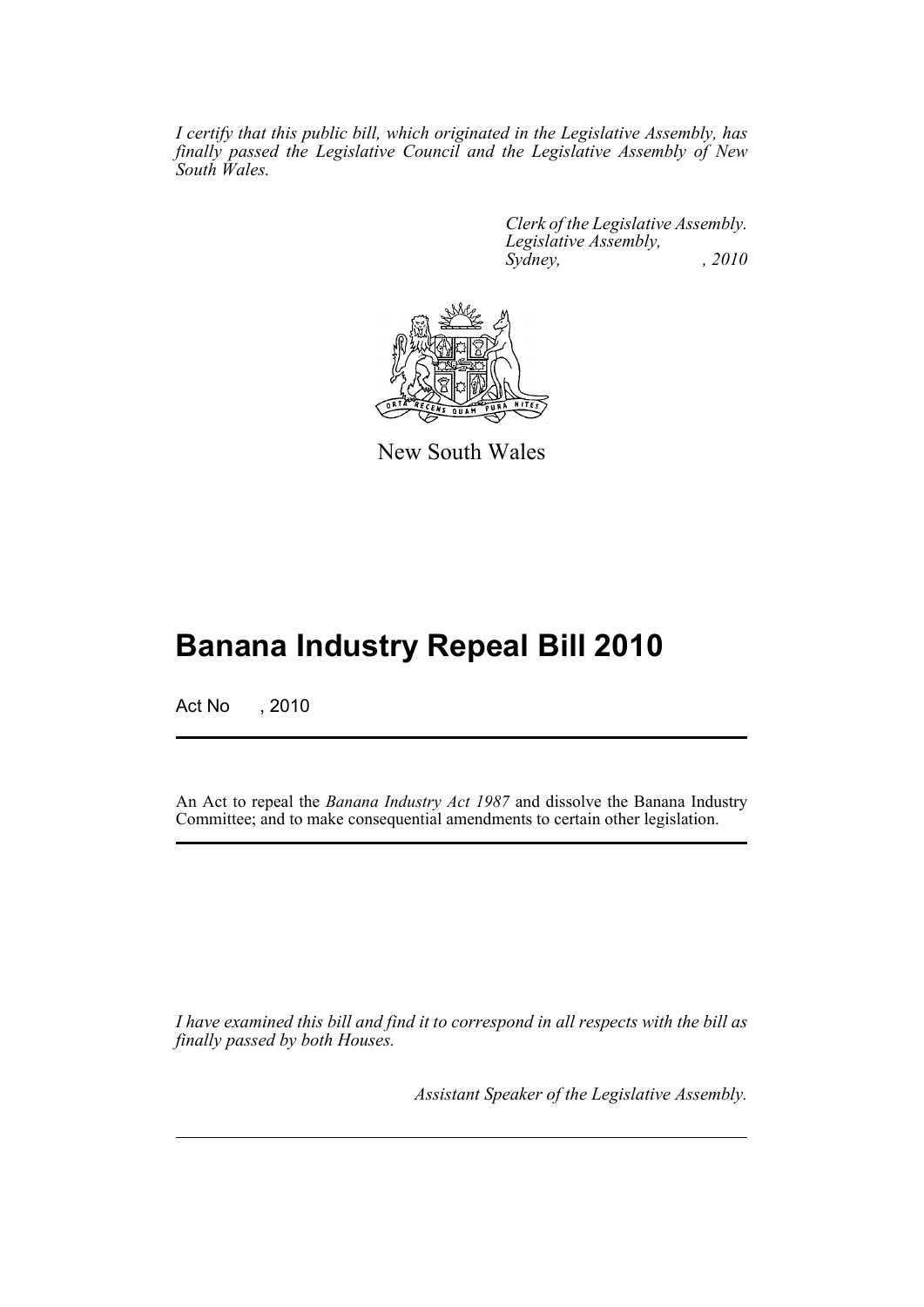#### <span id="page-2-0"></span>**The Legislature of New South Wales enacts:**

#### **1 Name of Act**

This Act is the *Banana Industry Repeal Act 2010*.

#### <span id="page-2-1"></span>**2 Commencement**

This Act commences on 1 July 2010.

#### <span id="page-2-2"></span>**3 Repeal of Banana Industry Act 1987 No 66 and Banana Industry Regulation 2008**

The *Banana Industry Act 1987* and *Banana Industry Regulation 2008* are repealed.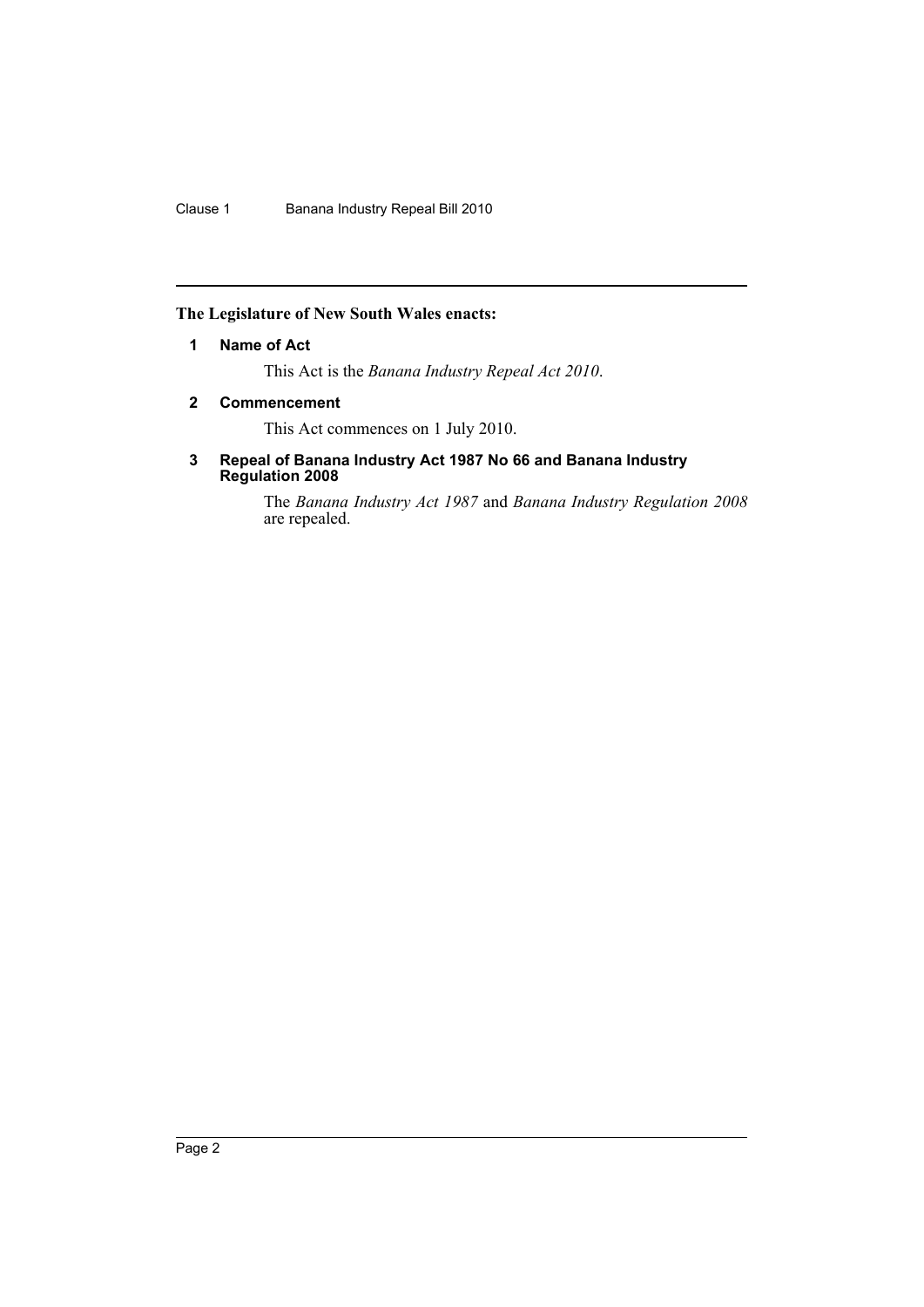Amendment of Agricultural Industry Services Act 1998 No 45 Schedule 1

## <span id="page-3-0"></span>**Schedule 1 Amendment of Agricultural Industry Services Act 1998 No 45**

#### **[1] Schedule 4 Savings, transitional and other provisions**

Insert at the end of clause 1 (1):

*Banana Industry Repeal Act 2010*

#### **[2] Schedule 4, Part 7**

Insert after Part 6:

### **Part 7 Provisions consequent on enactment of Banana Industry Repeal Act 2010**

#### **20 Definitions**

In this Part:

*former Committee* means the Banana Industry Committee constituted by the *Banana Industry Act 1987*.

#### **21 Dissolution of Banana Industry Committee**

- (1) On the repeal of the *Banana Industry Act 1987* (*the former Act*), the former Committee is dissolved.
- (2) No remuneration or compensation is payable to any person as a result of the dissolution of the former Committee or the repeal of the former Act.

#### **22 Transfer of assets, rights and liabilities**

(1) In this clause:

*assets* means any legal or equitable estate or interest (whether present or future and whether vested or contingent and whether personal or assignable) in real or personal property of any description (including money) and includes securities, choses in action and documents.

*instrument* means an instrument (other than this Act) that creates, modifies or extinguishes rights or liabilities (or would do so if lodged, filed or registered in accordance with any law), and includes any judgment, order or process of a court.

*liabilities* means any liabilities, debts or obligations (whether present or future and whether vested or contingent and whether personal or assignable).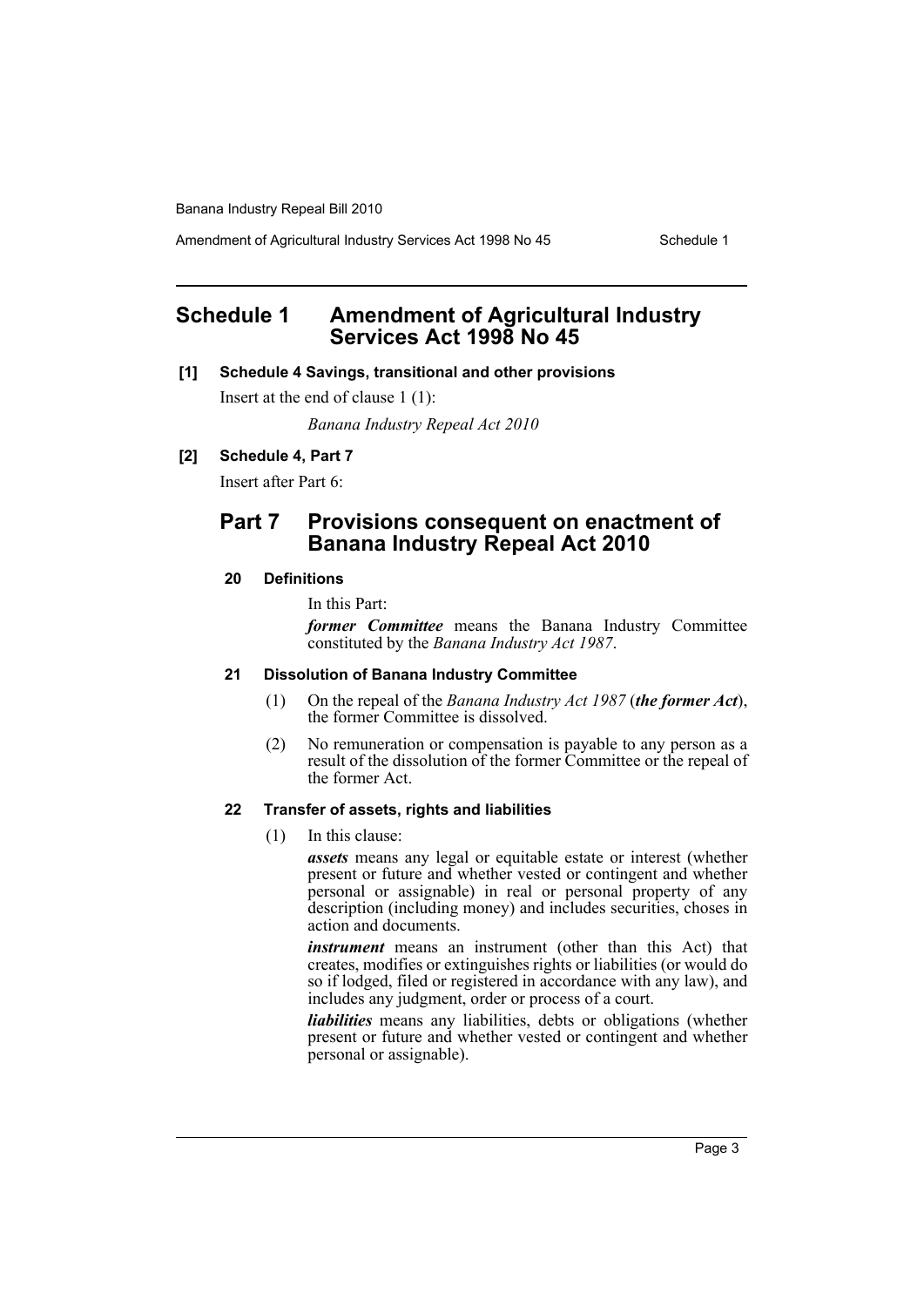Schedule 1 Amendment of Agricultural Industry Services Act 1998 No 45

*rights* means any rights, powers, privileges or immunities (whether present or future and whether vested or contingent and whether personal or assignable).

- (2) On the dissolution of the former Committee, the assets, rights and liabilities of the former Committee are transferred to the Crown.
- (3) On and from the date on which the assets, rights and liabilities are transferred by subclause (2), the following provisions have effect with respect to the transfer:
	- (a) the transferred assets vest in the Crown by virtue of this clause and without the need for any conveyance, transfer, assignment or assurance,
	- (b) the transferred rights and liabilities become, by virtue of this clause, the rights and liabilities of the Crown,
	- (c) all proceedings relating to the assets, rights or liabilities commenced before that date by or on behalf of, or against, the former Committee and pending immediately before that date are taken to be proceedings pending by or against the Crown,
	- (d) any act, matter or thing done or omitted to be done in relation to the assets, rights or liabilities before that date by, to or in respect of the former Committee is (to the extent to which that act, matter or thing has any force or effect) taken to have been done or omitted by, to or in respect of the Crown,
	- (e) the Crown has all the entitlements and obligations of the former Committee in relation to those assets, rights and liabilities that the former Committee would have had but for their transfer, whether or not those entitlements and obligations were actual or potential at the time of the transfer,
	- (f) a reference in any Act, in any instrument made under any Act or in any document of any kind to the former Committee is (to the extent that it relates to those assets, rights or liabilities) to be read as, or as including, a reference to the Crown.
- (4) The operation of this clause is not to be regarded:
	- (a) as a breach of contract or confidence or otherwise as a civil wrong, or
	- (b) as a breach of any contractual provision prohibiting, restricting or regulating the assignment or transfer of assets, rights or liabilities, or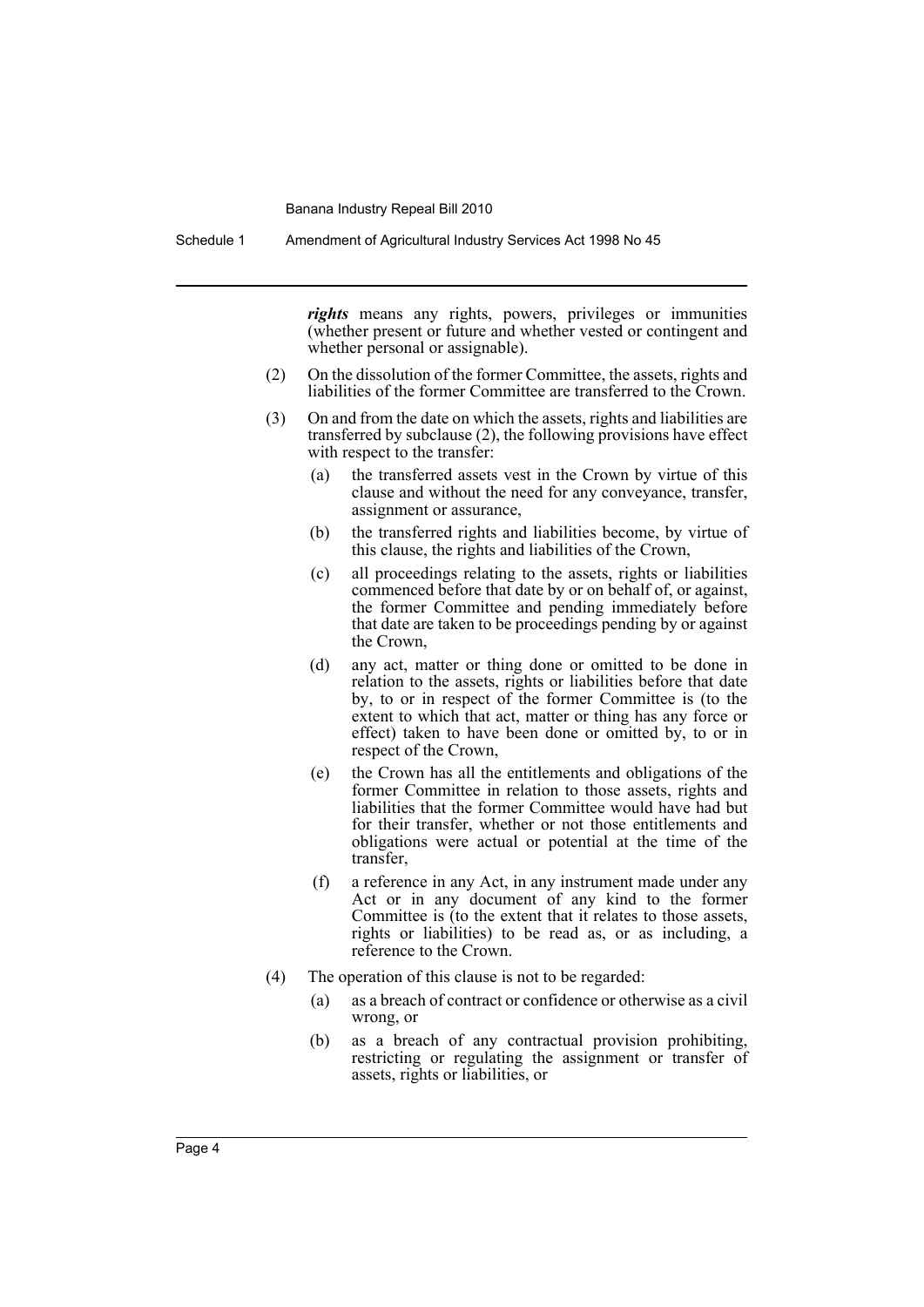- (c) as giving rise to any remedy by a party to an instrument, or as causing or permitting the termination of any instrument, because of a change in the beneficial or legal ownership of any asset, right or liability, or
- (d) as an event of default under any contract or other instrument.

#### **23 Reporting and making of payment**

- (1) The Minister is to appoint a person:
	- (a) to prepare the report and statement required under section 43A of the *Public Finance and Audit Act 1983* in relation to the former Committee, and
	- (b) to recover charges, fees or other money due to the former Committee immediately before its dissolution.
- (2) The person appointed under subclause (1) is to be paid such remuneration (if any) as the Minister may from time to time determine.
- (3) For the purposes of section 43A of the *Public Finance and Audit Act 1983* only, the person appointed under subclause (1) is taken to be the successor of the former Committee.
- (4) The Minister is to ensure that the following is paid to the Australian Banana Growers' Council Inc. or another person or body considered by the Minister to have functions that promote the development of the New South Wales banana industry or that otherwise benefit that industry:
	- (a) any money transferred to the Crown by the operation of clause 22,
	- (b) any money realised from the sale of assets or rights so transferred,
	- (c) any money recovered under this clause.
- (5) The amount payable under subclause (4) may be paid subject to such conditions as the Minister considers appropriate.
- (6) The Minister may deduct the following amounts from the money payable under subclause (4):
	- (a) the cost of satisfying any liabilities transferred to the Crown under clause 22,
	- (b) any costs associated with the disposal of assets or rights of the former Committee,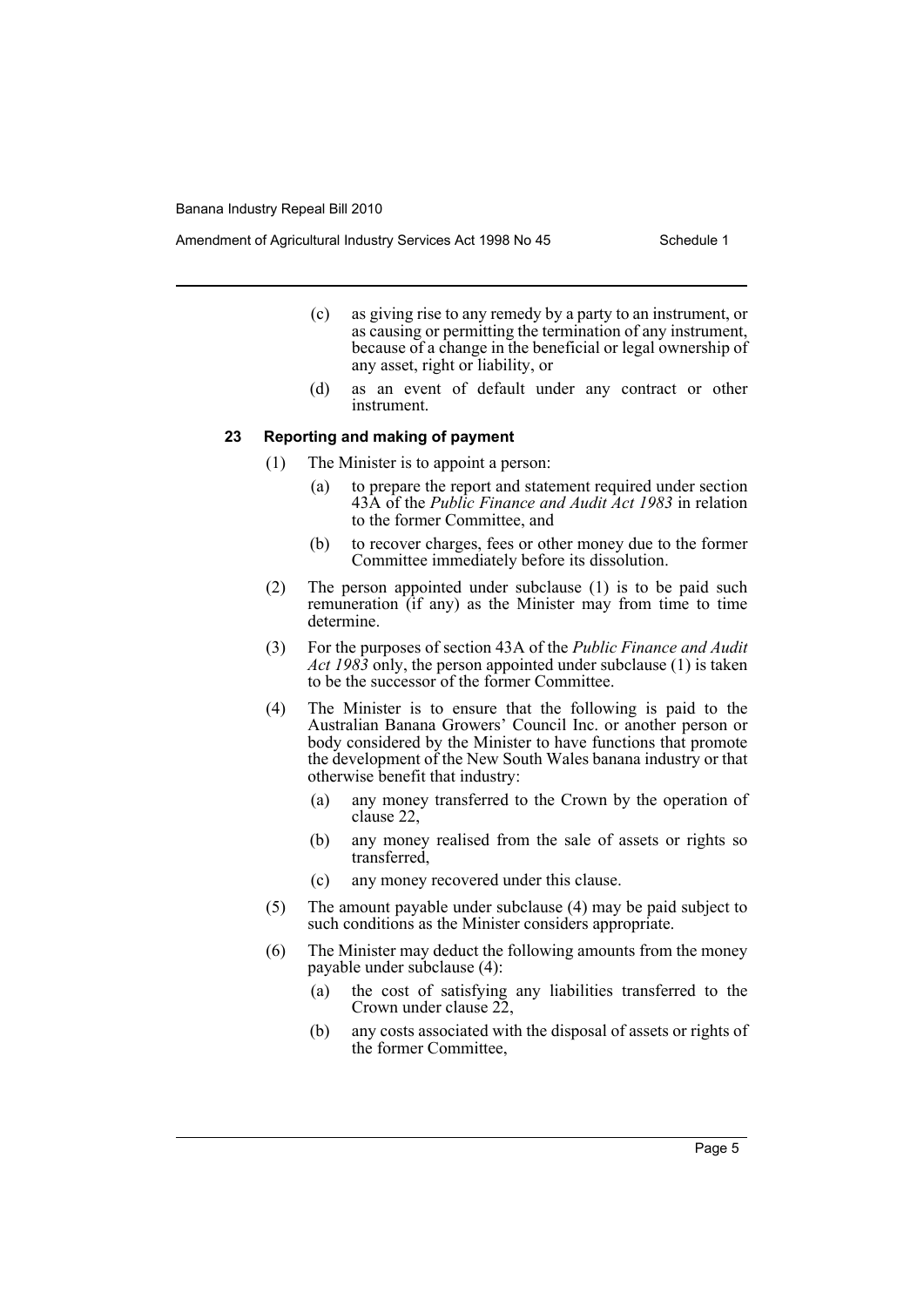Schedule 1 Amendment of Agricultural Industry Services Act 1998 No 45

- (c) the cost of recovering money due to the former Committee,
- (d) any other costs associated with the dissolution of the former Committee.